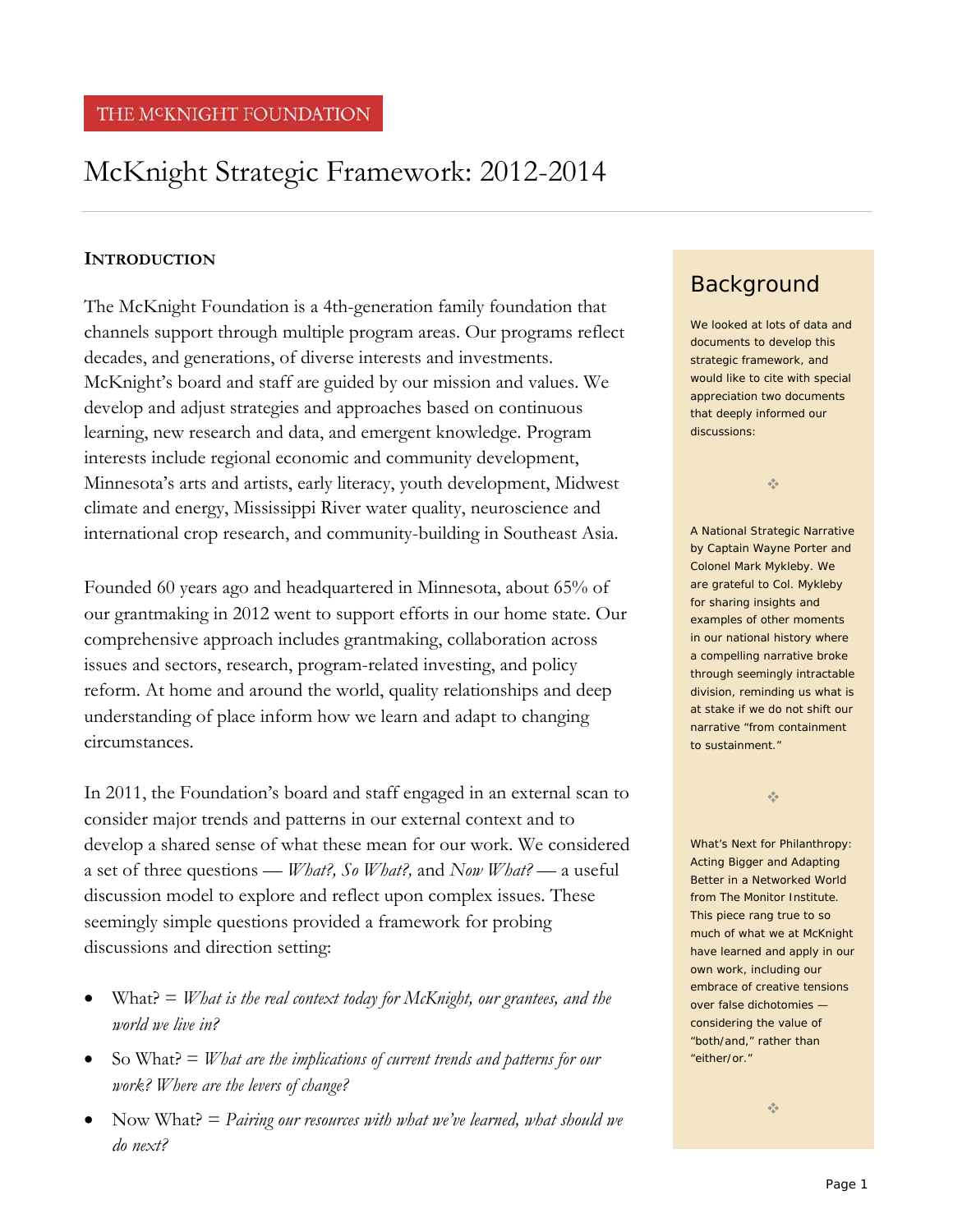*McKnight Strategic Framework, 2012-2014 (updated September 2014)*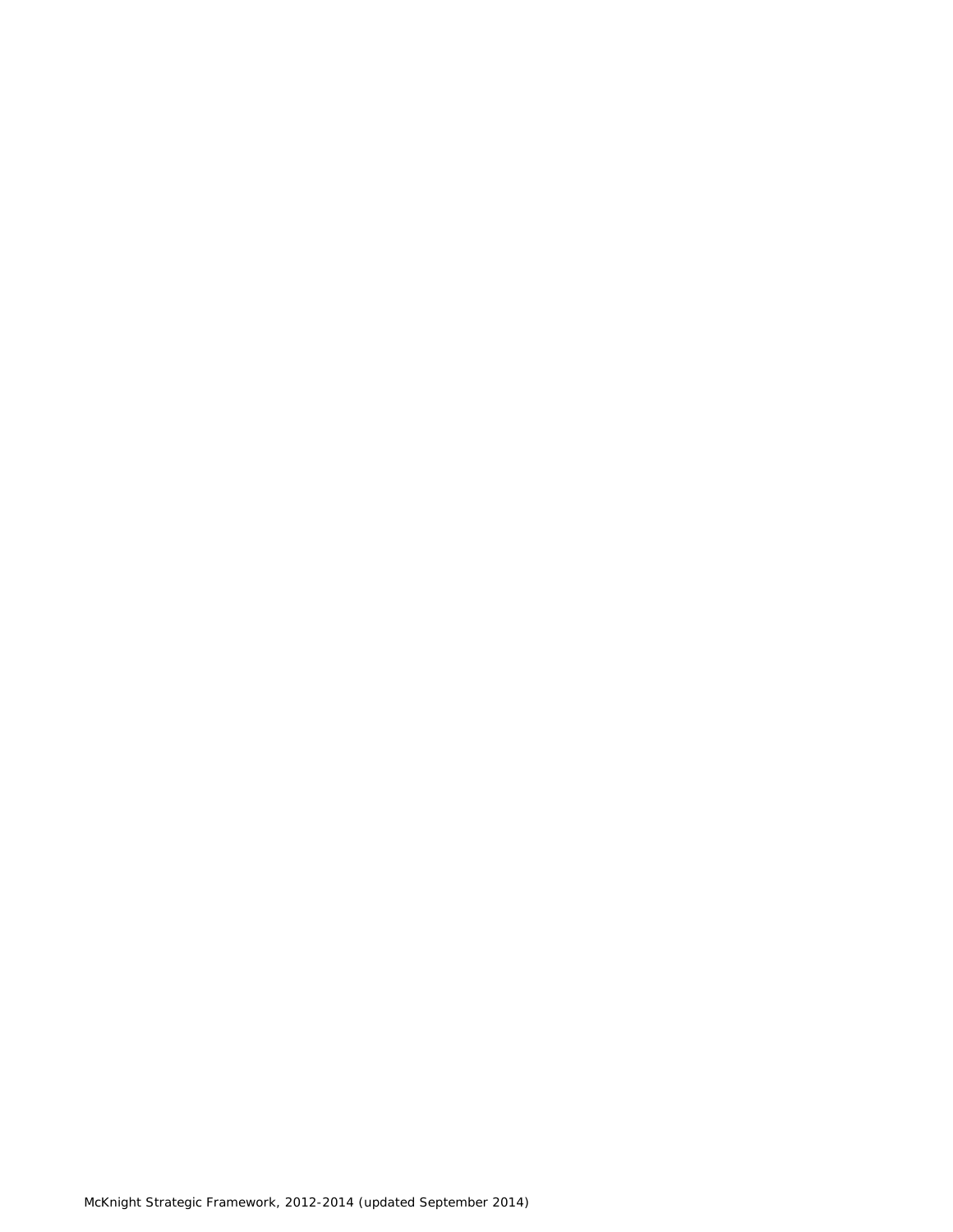### **1.WHAT?:THE EXTERNAL SCAN**

We believe our impact is greatest when we have a deep understanding of the context in which we operate, and the challenges and opportunities faced by our grantees and partners.

Some current megatrends and patterns we believe are highly relevant for our mission and goals include:

- **Critical variables such as shifting economies, local and global politics, and climate change** are multiple, and many are unpredictable. Systems are massively entangled, and many are dysfunctional and unsustainable.
- **Demographics are shifting** locally and globally. Racial and economic disparities in Minnesota are stark and persistent.
- **New organizational structures for social purpose are emerging.** Social media is fueling new patterns for connectivity and philanthropy.
- . **Public discourse is at a virtual standstill** in the U.S. The nation is unable to tackle key decisions with long-term impacts due to political gridlock.
- $\bullet$  **In the ongoing global financial crisis,** volatility is the new normal.
- . **Climate change is real.** Our opportunity to forestall catastrophic impacts declines with each day of inaction. The erosion of trust in scientific evidence on this issue and others negatively impacts public policy.
- **Sustainability of independent media is in question,** which has implications for a high-functioning democratic system.
- **Pressure is growing on natural and non-renewable resources**, including critical habitats and biodiversity hotspots.
- **Technology creates new opportunities** to aggregate massive amounts of data, and communicate across boundaries in real time.
- $\bullet$  Although challenges are huge, **crucial resources such as information, wisdom, and empathy are abundant.**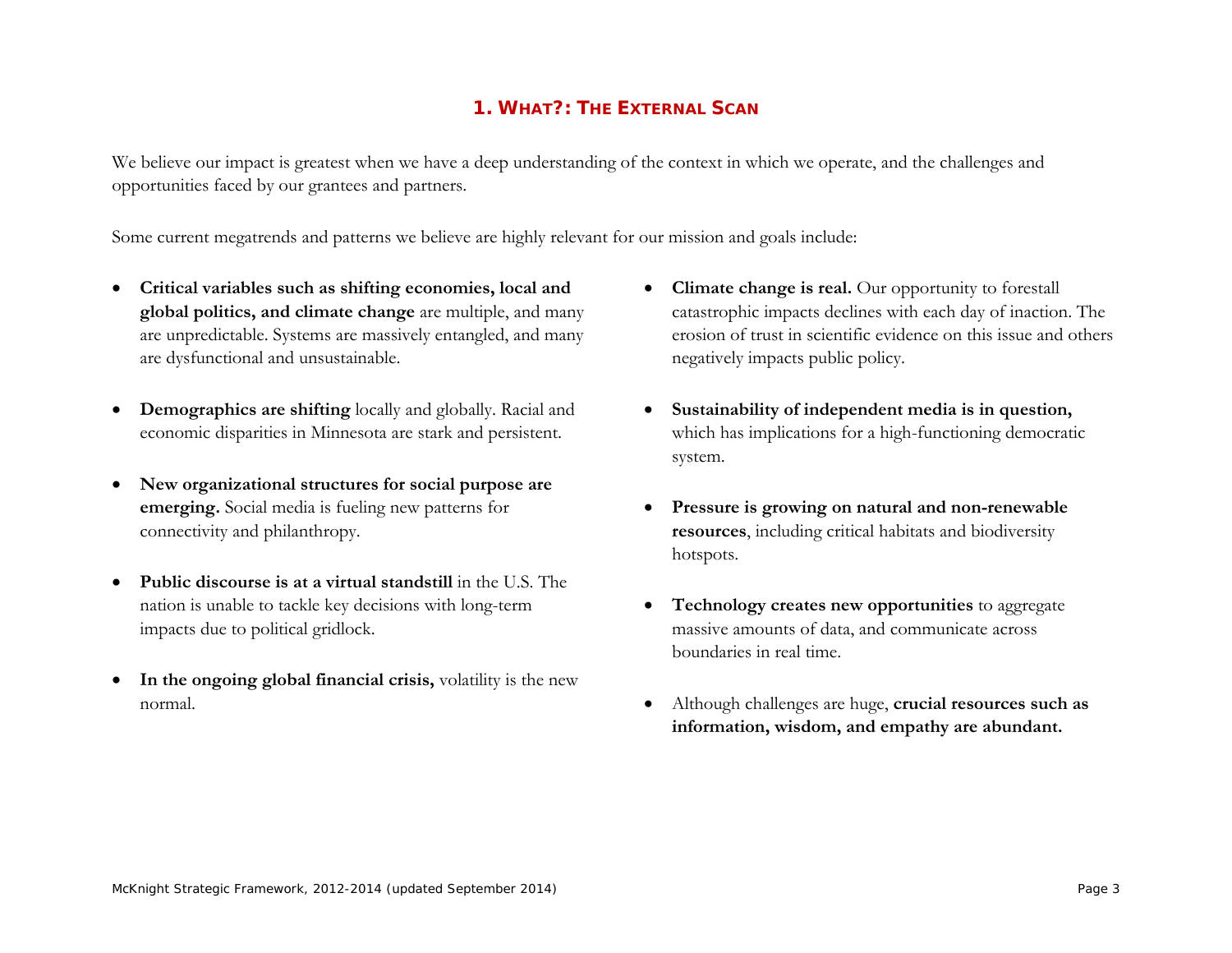#### **2.SO WHAT?: IMPLICATIONS FOR OUR WORK**

In response to this ever-changing landscape, McKnight's board reaffirmed our mission and made modest revisions in our core values, values which inform every decision and action taken by board and staff on a daily basis.

#### **Our Mission**

The McKnight Foundation, a Minnesota-based family foundation, seeks to improve the quality of life for present and future generations.

Through grantmaking, collaboration, and encouragement of strategic policy reform, we use our resources to attend, unite, and empower those we serve.

### **Our Values**

Accountability — We use the Foundation's resources in a transparent manner to strengthen and sustain individuals, communities, and the environment. We endeavor to make highquality decisions based upon a mix of analysis, wisdom, experience, and judgment.

Innovation — We collaborate with others to test and develop new ideas and pathways to address complex problems.

Integrity — We strive to do the right thing. We are honest and forthright, and people can trust what we say. We demand ethical conduct in our relationships and actions, and we expect the same from our partners.

Respect — We listen to diverse perspectives. We approach relationships with humility, openness, and honesty. We engage constructively with partners, colleagues, and the communities we serve.

#### **Our Niche**

We employ integrative approaches seeking to link people, place, and possibility.

We believe much of the power and impact of our work derives from the quality of our relationships with the people closest to the issues we address, and from our deep knowledge of the place or context in which we work — whether that place is next door or in another country.

We use a robust toolkit to discover, recognize, spur, and support ideas and approaches that provide tangible, short-term solutions while also influencing systems to be more adaptive, resilient, and responsive to changing conditions.

We have identified "adaptive leadership" as core to McKnight's relevance and effectiveness, given the trends and patterns identified previously. We recognize that our staff's deep knowledge in specific subject areas, combined with an inquisitive nature and comfort engaging across disciplines and sectors, yields a powerful combination for working within and across complex systems.